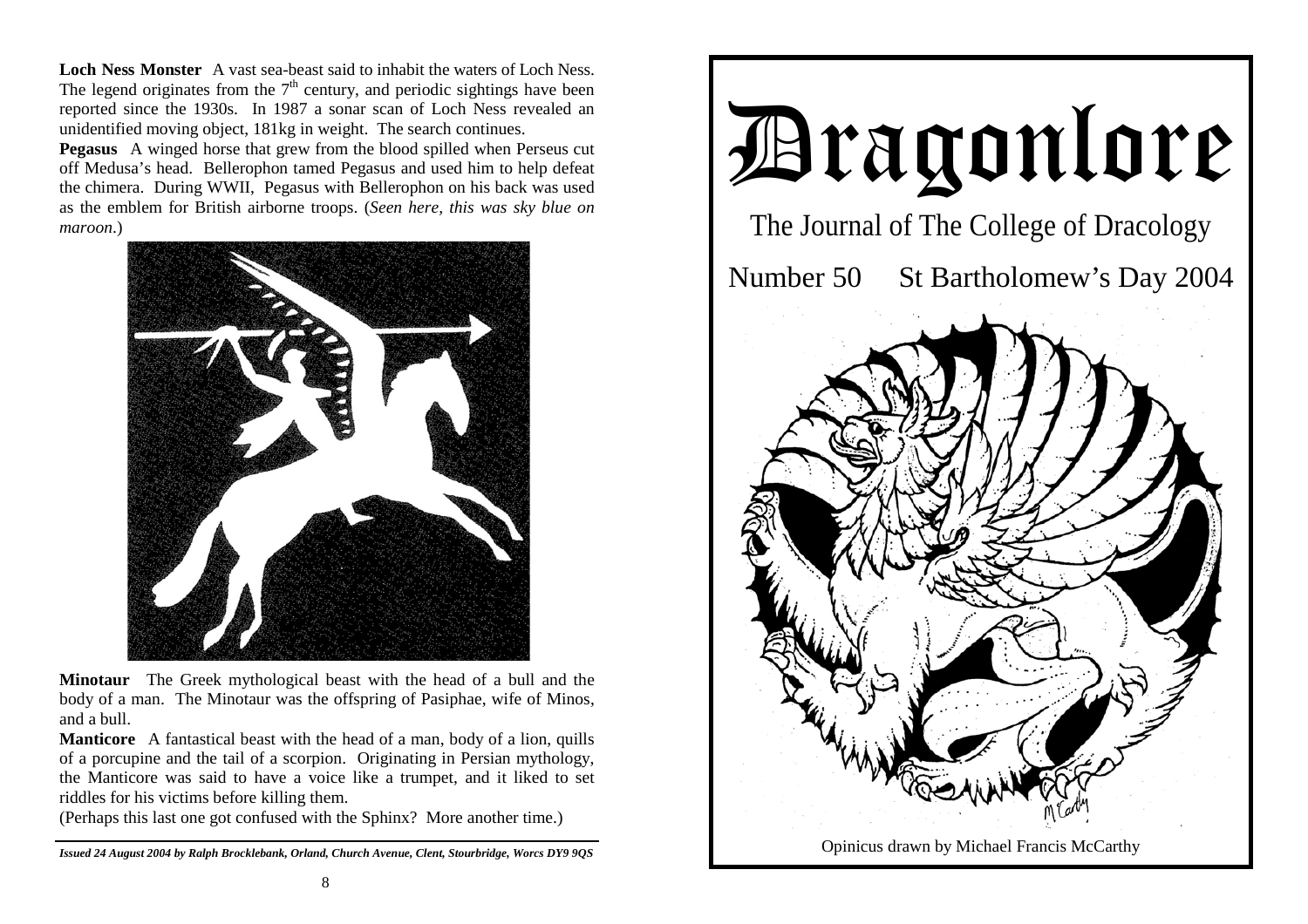

## **The College of Dracology for the Study of Fabulous Beasts**

We welcome new member Stephen Clackson, and sadly report the death of Eva Frommer, one of our founders (and see also No 23).

There is a brief mention of "Dragonlore" in the Bookplate Society Newsletter for June 2004 (and see also No 42).

*St Bartholomew, Apostle and Martyr, was first spotted by Jesus sitting under a fig tree, and met his end somewhat gruesomely in Armenia. Bartholomew was possibly his surname, meaning "son of Ptolomy," and some people think that he may in fact have been the person called Nathaniel. He is commemorated on 24 August.* 

In No 46 we saw a fine traditional heraldic Opinicus drawn by Gordon Macpherson as the crest on Mark Dennis's arms, and in No 36 there was William Metzig's modern version. Now, on the cover, we have a more romantic interpretation of this creature, drawn by Michael McCarthy. This is taken from a pre-view of his book DRAGONKIND, an imaginative, almost dream-like story of a collection of dragons, illustrated by forty original

drawings, not only of a great variety of dragons, but of many other fabulous beasts as well. Two of these, which he said were his favourites, are also shown here (*page 3*). The Questing Beast was treated in No 36, with a rather more conventional illustration, while the Loch  $\delta$ Ness Monster was discussed in No 35, but not hitherto depicted in these pages. Michael needs to be persuaded to publish this book, so please send in your feedback, or write direct to him c/o Thylacine Press, 8 Little Surrey Street, DARLINGHURST NSW 2011 Australia.

 As for the Opinicus, there was an article by Lesley Holt in *The Coat of* 



 So the debate is open. Can a natural beast, however much fabled, be regarded as truly fabulous? If the Elephant, why not the Lion, the Bear, the Wolf, the Boar, the Stag and many others of which legends are told? While we are on the subject, mention might be made of certain elephant-derivatives, such as Tolkien's **Oliphants**, which were shown in the film of *The Lord of the Rings* as enormous elephantine monsters with four tusks apiece, and, if it does not lower the tone too much, Dumbo, a creature remembered from childhood like a baby elephant with giant ears that it used as wings.

 Also recalled from those far-off times, the Horrible Heffalump, as dreamed by Piglet (*left*) and as actually seen (*right*), drawn here by Ernest H. Shepard, and, of course, the immortal Babar and his family.



## **A bestiary of uncommon knowledge**

Compiled by Ben Schott for his *Original Miscellany* in the *Daily Telegraph*  for the Weekend section on 12 June 2004, this listed twenty-odd beasts, most of which will be quite familiar to our regular readers, but also included the Beast of Bodmin, the Beast of Bolsover, the Beast of Belsen and the Beast of Burden. (Note the theme of alliteration.) The definitions are quite succinct. Here are a few for starters:-

**Chimera** Fire-breathing mythical beast, with the head of a lion, body of a goat and the tail of a serpent. Figuratively used to describe any form of outlandish fantasy.

**Harpy** A beast from classical mythology with the head of a woman and the wings and claws of a vulture. Described as fierce, loathsome and greedy, the harpy lives in odious filth and contaminates all who come near with her violent stench.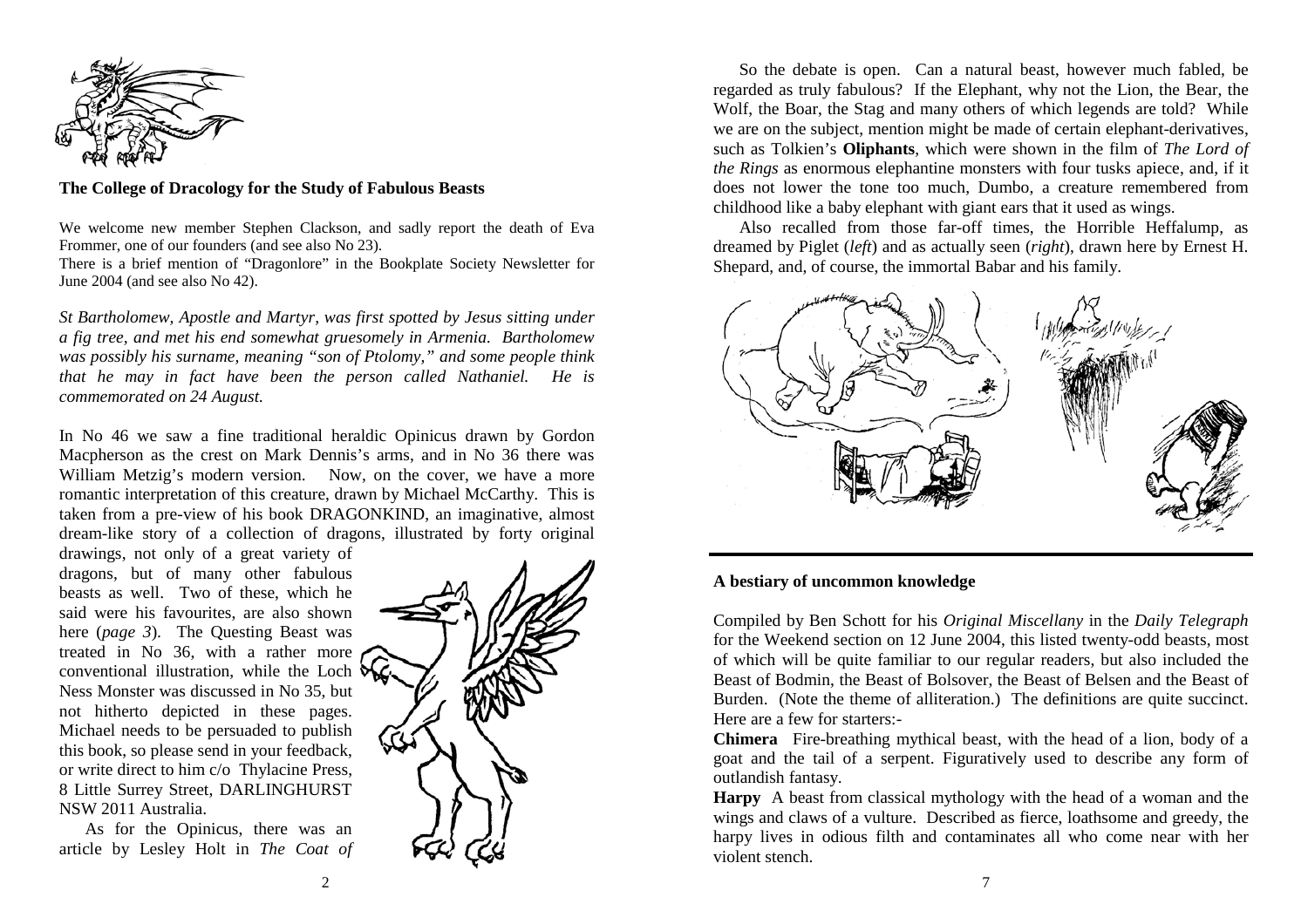years but no man has outlived his elephant.

 The elephant's nose or proboscis is long and great, and hard as a Horn, and he uses his nose or trunk instead of a hand, taking thereby food and drink and putting it into his mouth. The trunk is of great strength and he uses it with agility. Nature has recompensed it for the ineptness of its legs which the beast uses for other services. Roman historians relate the story of the huge elephant that had been teased by a child. He carried this little boy in a shell in its proboscis about the city of London. He cast the child to a great height and caught him again in its snout and laid him gently without any hurt into the arms of his mother. While the beast had been hurt by the indignity to which it had been put, the childish fright was revenge enough. Such gentleness is unknown in any other animal.

 Instances of the Elephant in heraldry are numerous. From a Tudor Armorial that I have now presented to the Royal Library in Windsor whence, I judge, it had been removed probably during the Commonwealth, is an



example that may be regarded as sufficiently monstrous to appear here (*left*). Legends and attributes abound in armory, almost equalling those of the creators of emblems. (See Mrs Bury Palliser's *Historic Devices, Badges and War Cries*, 1870, with a number of examples, and W. Cecil Wade's *Heraldic Symbolism of Heraldry*, 1898, for some fanciful interpretations of heraldic usage.)

*Cecil also sent in two more illustrations, one is this stone relief carving from Clonmel showing a wingless Griffin perching on a very tall castle on an Elephant's back (left), and the other from a twelfth century English bestiary showing an Elephant at war.* 







OF THE QUESTING BEAST, conjured for Pelionor, to his eternal loss....



OF SHE THAT LIVES IN NESS, allusive and inischievous, bane of saints and demons alike....

*Arms*, 166, for Summer 1994, which proposed, in an attempt to reconcile its use in the armorials of two Worshipful Companies, the Barber-Surgeons of London and the Plasterers, that it was a symbolic representation of the Guinea-worm, *Draculunculus medinensis*, citing in particular the long sharp beak shown in some earlier drawings of it (*see previous page*). The Opinicus has, of course, been used in the armorials of several notable members of the medical profession, but it must be noted that in subsequent issues of *The Coat of Arms* there was some lively debate and detailed refutations of Holt's arguments. McCarthy calls his Opinicus a "proto-griffin," which seems undeniable, but the possible link with the Barbers' Pole is intriguing and at least worth a little consideration.